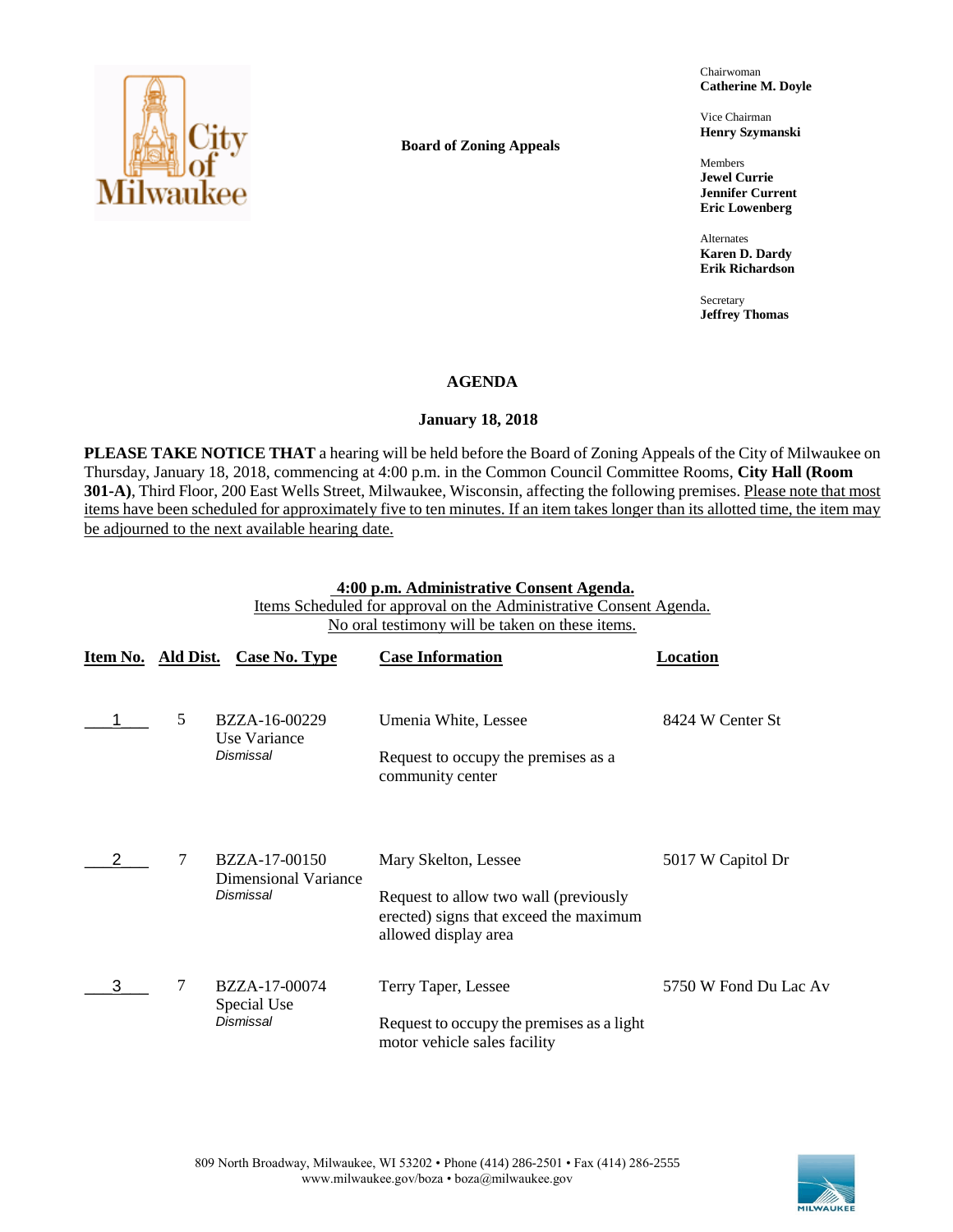|                    |    |                                                           | Board of Zoning Appeals, Hearing on Thursday, January 18, 2018                                                                                                               |                    |
|--------------------|----|-----------------------------------------------------------|------------------------------------------------------------------------------------------------------------------------------------------------------------------------------|--------------------|
| Item No. Ald Dist. |    | <b>Case No. Type</b>                                      | <b>Case Information</b>                                                                                                                                                      | <b>Location</b>    |
|                    |    |                                                           | 4:00 p.m. Administrative Consent Agenda (continued)<br>Items Scheduled for approval on the Administrative Consent Agenda.<br>No oral testimony will be taken on these items. |                    |
|                    | 9  | BZZA-15-0034168-H<br>Special Use<br>Dismissal             | Renee Schultz Joseph Schultz, Property<br>Owner<br>Request to occupy the premises as a<br>community center                                                                   | 7600 W Dean Rd     |
| 5                  | 9  | BZZA-16-00165<br>Special Use<br>Dismissal                 | Ajit Walia, Property Owner<br>Request to construct a new building and<br>to occupy the premises as a motor<br>vehicle filling station                                        | 6418 W Mill Rd     |
| 6                  | 12 | BZZA-16-00184<br>Special Use<br><b>Dismissal</b>          | Hector Santana, Lessee<br>Request to occupy a portion of the<br>premises as an assembly hall                                                                                 | 1532 W Mitchell St |
| 7                  | 12 | BZZA-16-00325<br><b>Dimensional Variance</b><br>Dismissal | Alfredo Gonzalez, Property Owner<br>Request to allow a parking space in the<br>front yard                                                                                    | 2483 S 12Th St     |
| 8                  | 13 | BZZA-17-00395<br>Special Use<br><b>Dismissal</b>          | Jennifer Betances, Property Owner<br>Request to occupy the premises as light<br>motor vehicle outdoor storage                                                                | 4002 S Howell Av   |
| 9                  | 15 | BZZA-16-00419<br>Special Use<br>Dismissal                 | Darryl Ware, Lessee<br>Request to add an outdoor motor vehicle<br>storage facility and to continue<br>occupying the premises as a motor<br>vehicle repair facility           | 2028 N 31St St     |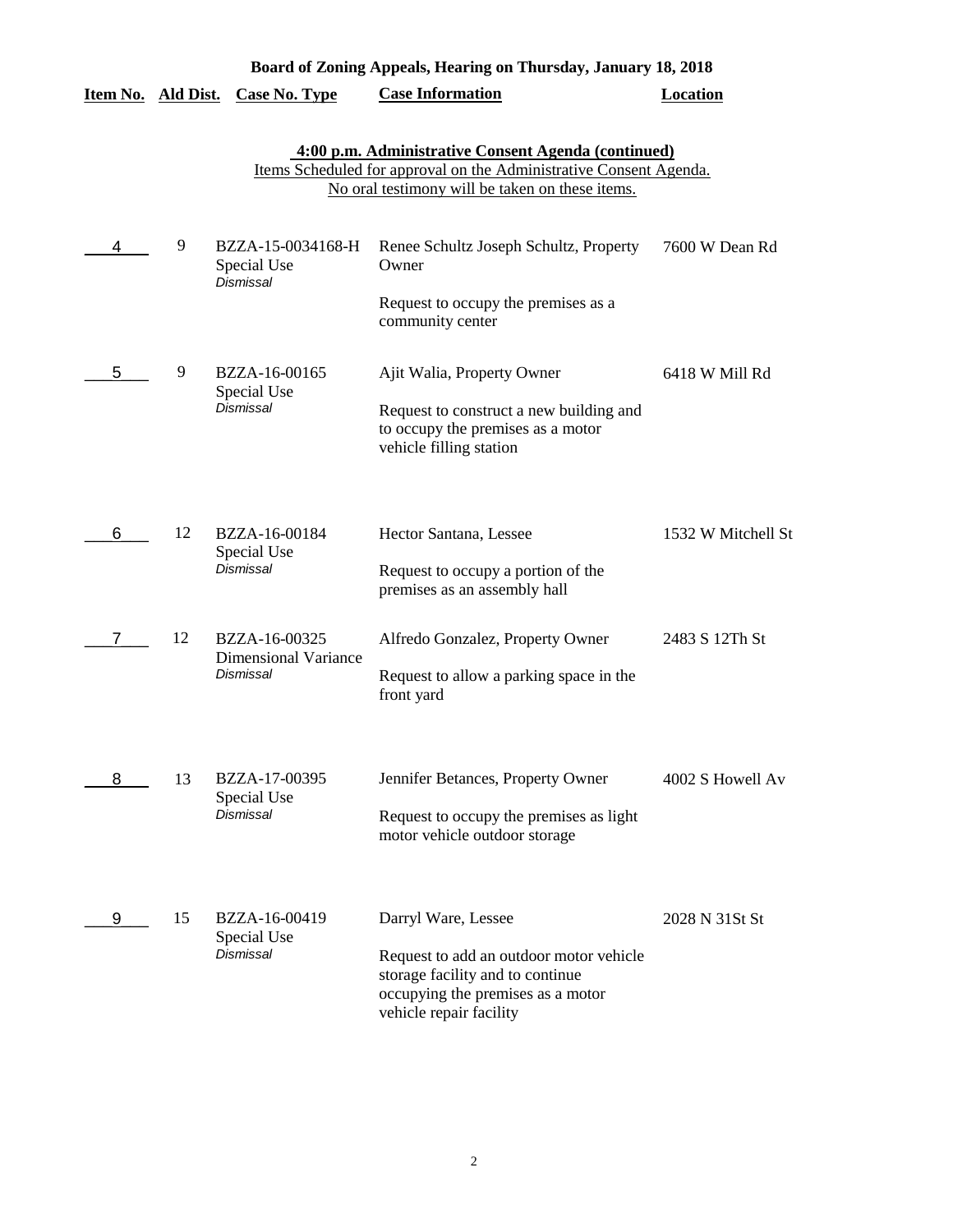|    |   |                                              | 4:00 p.m. Consent Agenda.<br>Items Scheduled for approval on the Consent Agenda.<br>No oral testimony will be taken on these items.<br>If there are any objections to these approvals, please make them known to the Board office in writing at least 24 hours prior to the time of the hearing.<br>If written objections to these approvals are received, the item will not be approved and will be held for a public hearing to allow additional testimony. |                   |
|----|---|----------------------------------------------|---------------------------------------------------------------------------------------------------------------------------------------------------------------------------------------------------------------------------------------------------------------------------------------------------------------------------------------------------------------------------------------------------------------------------------------------------------------|-------------------|
| 10 | 3 | BZZA-17-00475<br><b>Dimensional Variance</b> | Meta House Inc. FKA Our Home<br>Foundation, Inc., Property Owner<br>Request to erect a fence                                                                                                                                                                                                                                                                                                                                                                  | 2623 N Bremen St  |
|    |   |                                              | (non-ornamental) along the front of the<br>property that exceeds the maximum<br>allowed height (required 4 ft. /proposed<br>$6$ ft.)                                                                                                                                                                                                                                                                                                                          |                   |
|    | 4 | BZZA-17-00472<br>Special Use                 | Uihlein Properties LLC, Property Owner<br>Request to continue occupying the<br>premises as a principal use parking lot                                                                                                                                                                                                                                                                                                                                        | 503 N Broadway    |
| 12 | 5 | BZCM-17-00003                                | Teen Challenge International of<br>Condition Modification Wisconsin, Inc., Property Owner<br>Request to modify condition #4 of case<br>31637 stating "That the south driveway<br>on North 98th Street, which is unusable,<br>be closed and the sidewalk, curb and<br>gutter and terrace area be restored."                                                                                                                                                    | 9802 W Capitol Dr |
| 13 | 8 | BZZA-17-00467<br>Special Use                 | Centro Hispano Milwaukee, Property<br>Owner<br>Request to continue occupying the<br>premises as a day care center for 200<br>children per shift 3 to 5 years of age,<br>operating Monday - Friday 7:00 a.m. to<br>5:30 p.m.                                                                                                                                                                                                                                   | 1645 S 36Th St    |

**Board of Zoning Appeals, Hearing on Thursday, January 18, 2018** 

**Item No. Ald Dist. Case No. Type Case Information Location**

3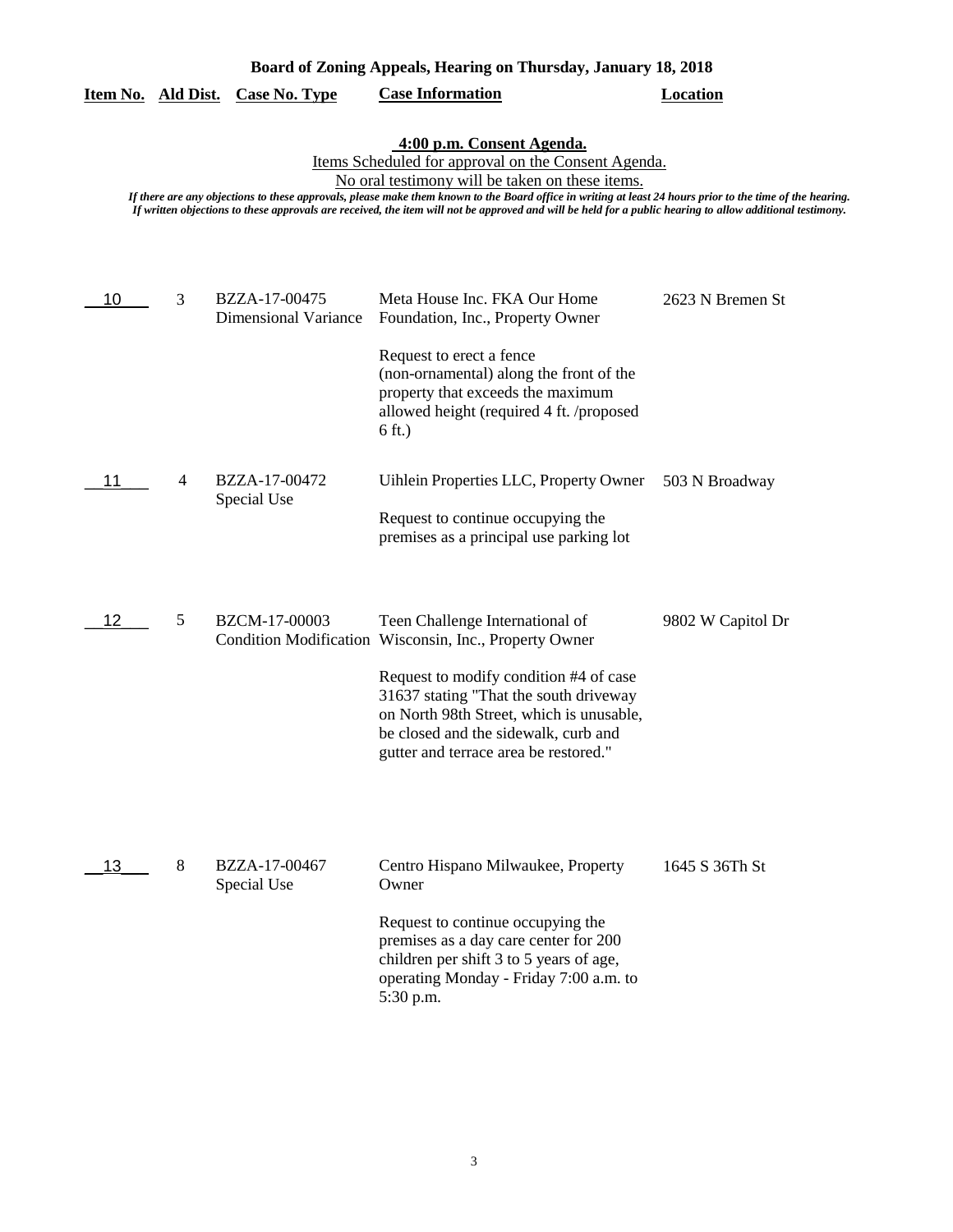| Board of Zoning Appeals, Hearing on Thursday, January 18, 2018 |
|----------------------------------------------------------------|
|----------------------------------------------------------------|

|  | Item No. Ald Dist. Case No. Type |  | <b>Case Information</b> | Location |
|--|----------------------------------|--|-------------------------|----------|
|--|----------------------------------|--|-------------------------|----------|

# **4:00 p.m. Consent Agenda (continued)**

Items Scheduled for approval on the Consent Agenda.

No oral testimony will be taken on these items.

*If there are any objections to these approvals, please make them known to the Board office in writing at least 24 hours prior to the time of the hearing. If written objections to these approvals are received, the item will not be approved and will be held for a public hearing to allow additional testimony.*

| 14 | 12 | BZZA-17-00471                                | The Benedict Center Inc., Lessee                                                                                                                                                                                                                                                    | 209 W Orchard St           |
|----|----|----------------------------------------------|-------------------------------------------------------------------------------------------------------------------------------------------------------------------------------------------------------------------------------------------------------------------------------------|----------------------------|
|    |    | Special Use                                  | Request to occupy a portion of the<br>premises as a social service facility                                                                                                                                                                                                         |                            |
| 15 | 13 | BZZA-17-00459<br>Special Use                 | Afrim Gaba, Property Owner<br>Request to occupy the premises as a<br>ground transportation service                                                                                                                                                                                  | 1500 W Oklahoma Av         |
| 16 | 13 | BZZA-17-00469<br>Special Use                 | Lutheran Social Services of Wisconsin<br>and Upper Michigan, Inc., Lessee<br>Request to occupy a portion of the<br>premises as a social service facility                                                                                                                            | 3974 S Howell Av           |
| 17 | 14 | BZZA-17-00460<br>Use Variance                | Milwaukee Mental Health Associates,<br>Inc., Lessee<br>Request to occupy a portion of the<br>premises as a social service facility                                                                                                                                                  | 3073 S Chase Av, Suite 205 |
| 18 | 15 | BZZA-17-00473<br><b>Dimensional Variance</b> | FD Milwaukee Wisconsin Center Street<br>and 22 <sup>nd</sup> Street LLC, Property Owner<br>Request to allow a permitted general<br>retail establishment that does not meet<br>the minimum glazing requirements<br>along the primary street frontage<br>(required 60%, proposed 42%) | 2117 W Center St           |
| 19 | 15 | BZZA-17-00491<br>Special Use                 | Jaspreet Gill, Lessee<br>Request to continue occupying the<br>premises as a motor vehicle filling<br>station                                                                                                                                                                        | 1319 W North Av            |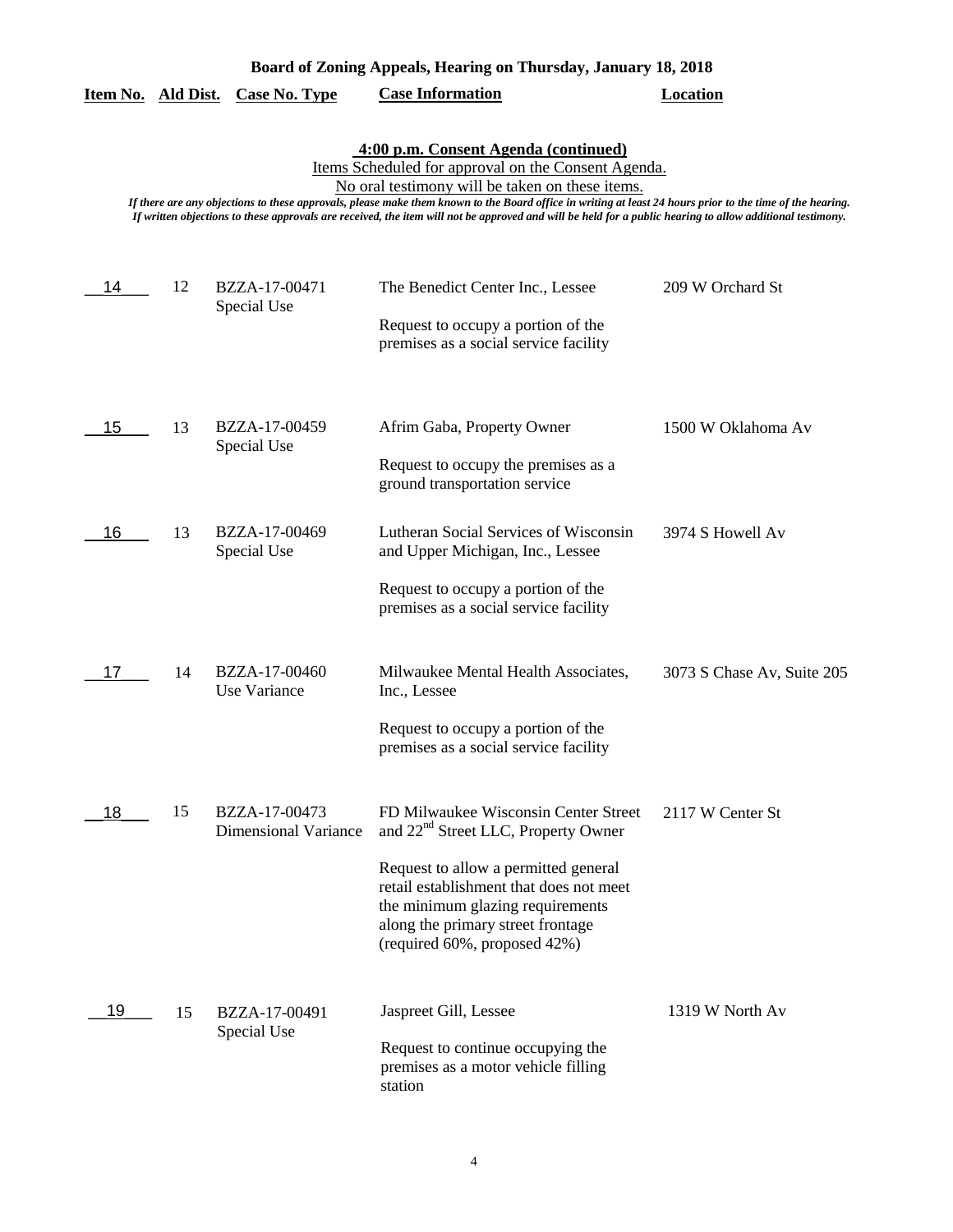| Board of Zoning Appeals, Hearing on Thursday, January 18, 2018 |   |                                                       |                                                                                                                                                                                                                                                                    |                   |  |
|----------------------------------------------------------------|---|-------------------------------------------------------|--------------------------------------------------------------------------------------------------------------------------------------------------------------------------------------------------------------------------------------------------------------------|-------------------|--|
| Item No. Ald Dist.                                             |   | <b>Case No. Type</b>                                  | <b>Case Information</b>                                                                                                                                                                                                                                            | <b>Location</b>   |  |
|                                                                |   |                                                       | 4:15 p.m. Public Hearings.<br>Please note that each item scheduled for a public hearing has been scheduled for approximately five to ten minutes.<br>If an item takes longer than its allotted time, the item may be adjourned to the next available hearing date. |                   |  |
| 20                                                             | 1 | BZZA-17-00032<br>Special Use                          | John Sams Jr., Lessee<br>Request to occupy the premises as a<br>motor vehicle sales and repair facility<br>with light motor vehicle outdoor storage                                                                                                                | 3841 W Villard Av |  |
| 21                                                             | 1 | BZZA-17-00428<br>Dimensional Variance,<br>Special Use | Equipment & Alloy Removal Service,<br>LLC, Lessee<br>Request to occupy the premises as an<br>outdoor salvage operation without the<br>minimum required landscaping                                                                                                 | 4918 N 32Nd St    |  |
| 22                                                             | 3 | BZZA-17-00464<br>Special Use                          | Jason Gonzalez, Property Owner<br>Request to occupy the premises as a<br>transitional living facility                                                                                                                                                              | 2838 N Weil St    |  |
| 23                                                             | 4 | BZZA-16-00222<br>Dimensional Variance,<br>Special Use | Dulce Trejo, Property Owner<br>Request to continue occupying the<br>premises as a motor vehicle sales and<br>repair facility that does not meet the<br>minimum required landscaping                                                                                | 3329 W Vliet St   |  |
| 24                                                             | 5 | BZZA-16-00507<br>Special Use                          | Orpheus Huston, Property Owner<br>Request to increase the number of<br>vehicles for sale on site from 6 to 20 and<br>to continue occupying the premises as a<br>motor vehicle sales and repair facility                                                            | 8332 W Lisbon Av  |  |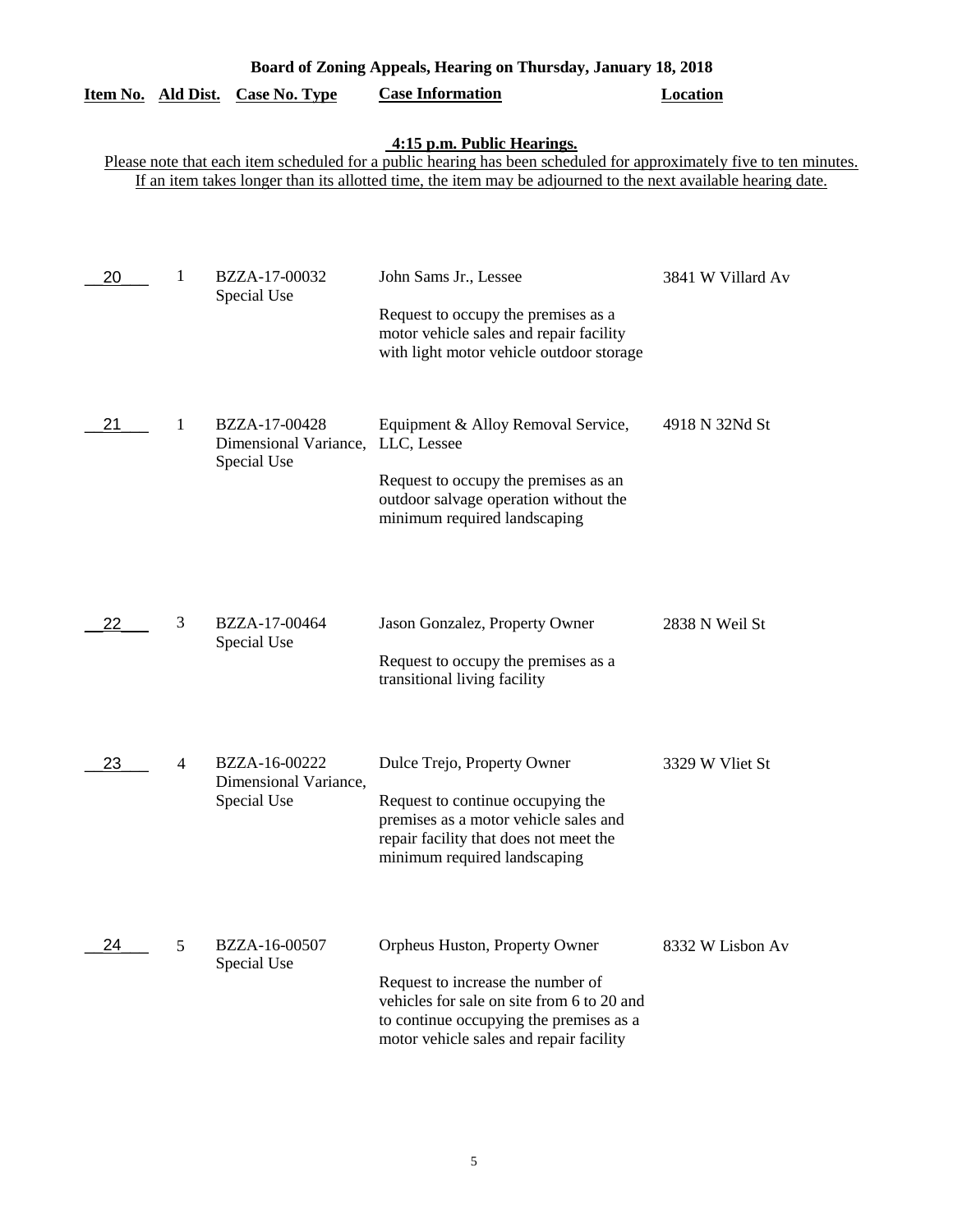| Board of Zoning Appeals, Hearing on Thursday, January 18, 2018 |   |                                                       |                                                                                                                                                                                                                                                                               |                    |  |
|----------------------------------------------------------------|---|-------------------------------------------------------|-------------------------------------------------------------------------------------------------------------------------------------------------------------------------------------------------------------------------------------------------------------------------------|--------------------|--|
| Item No. Ald Dist.                                             |   | <b>Case No. Type</b>                                  | <b>Case Information</b>                                                                                                                                                                                                                                                       | <b>Location</b>    |  |
|                                                                |   |                                                       | 4:15 p.m. Public Hearings (continued)<br>Please note that each item scheduled for a public hearing has been scheduled for approximately five to ten minutes.<br>If an item takes longer than its allotted time, the item may be adjourned to the next available hearing date. |                    |  |
| 25                                                             | 5 | BZZA-16-00429<br>Dimensional Variance,<br>Special Use | Timothy Lee, Lessee<br>Request to occupy the premises as a<br>ground transportation service without<br>the minimum required landscaping                                                                                                                                       | 8229 W Capitol Dr  |  |
| 26                                                             | 6 | BZZA-17-00381<br>Special Use                          | Linda Bonds, Lessee<br>Request to occupy the premises as a<br>group home for 8 occupants                                                                                                                                                                                      | 3002 N 9Th St      |  |
| 27                                                             | 6 | BZZA-17-00384<br>Special Use                          | Run Into Your Destiny Center of<br>Refuge, Lessee<br>Request to occupy a portion of the<br>premises as a social service facility                                                                                                                                              | 2122 N Halyard St  |  |
|                                                                |   |                                                       | 5:15 p.m. Public Hearings.<br>Please note that each item scheduled for a public hearing has been scheduled for approximately five to ten minutes.<br>If an item takes longer than its allotted time, the item may be adjourned to the next available hearing date.            |                    |  |
| 28                                                             | 7 | BZZA-17-00443<br>Special Use                          | Anders Developmental & Transition<br>Home LLC, Lessee<br>Request to occupy the premises as a<br>small group shelter care facility for 8<br>occupants                                                                                                                          | 4070 N 51St B1     |  |
| 29                                                             | 8 | BZZA-17-00228<br>Special Use                          | Fikri Alusevski, Property Owner<br>Request to continue occupying the<br>premises as a rooming house for 7<br>occupants                                                                                                                                                        | 3528 W National Av |  |
| 30                                                             | 8 | BZZA-17-00441<br><b>Dimensional Variance</b>          | Eduardo Rivera Macias, Property Owner<br>Request to allow a shed in the front yard                                                                                                                                                                                            | 3111 W Scott St    |  |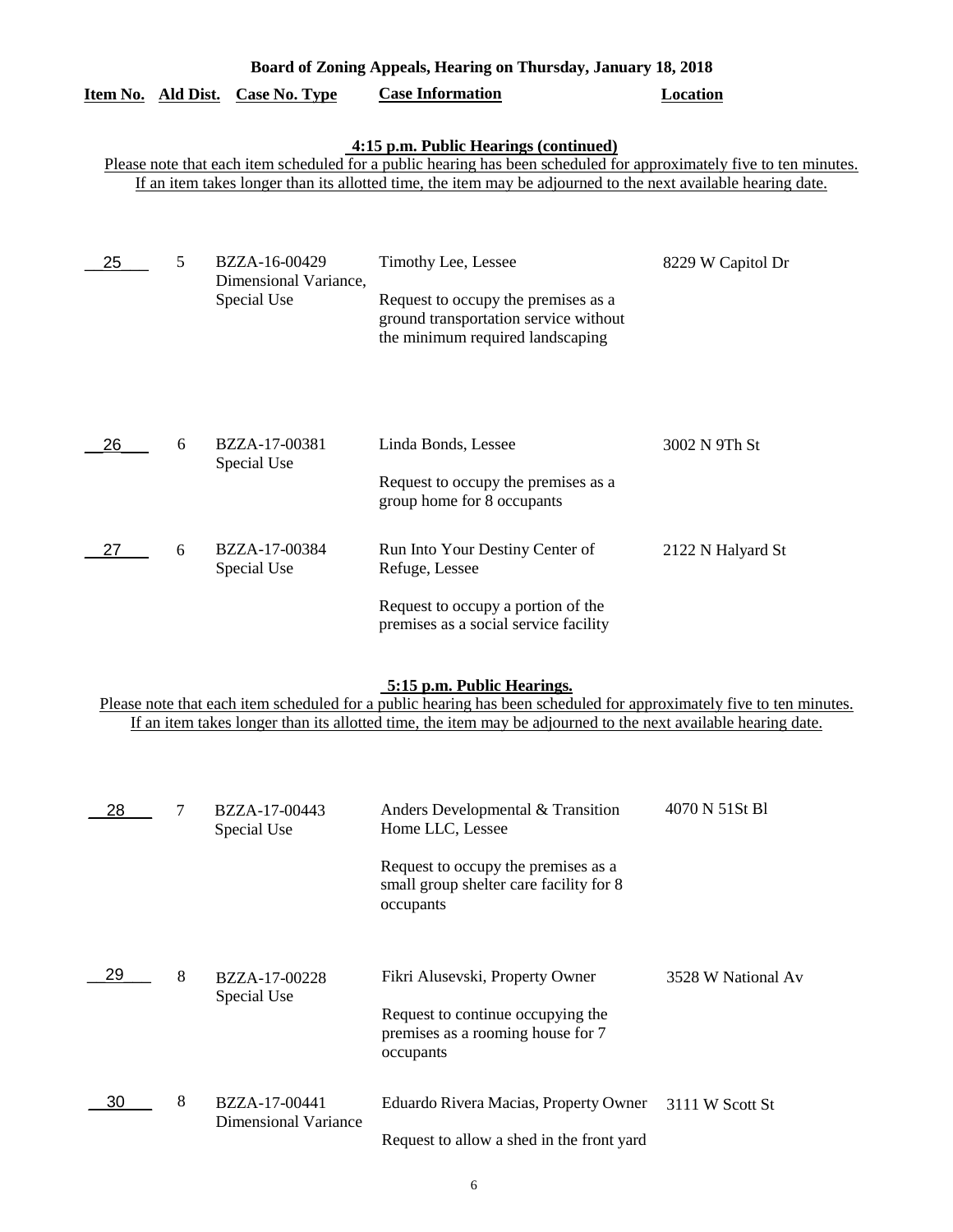| Item No. Ald Dist.                                                                                                                                           |    | <b>Case No. Type</b>                         | <b>Case Information</b>                                                                                                                                                    | <b>Location</b>      |  |
|--------------------------------------------------------------------------------------------------------------------------------------------------------------|----|----------------------------------------------|----------------------------------------------------------------------------------------------------------------------------------------------------------------------------|----------------------|--|
| 5:15 p.m. Public Hearings (continued)<br>Please note that each item scheduled for a public hearing has been scheduled for approximately five to ten minutes. |    |                                              |                                                                                                                                                                            |                      |  |
|                                                                                                                                                              |    |                                              | If an item takes longer than its allotted time, the item may be adjourned to the next available hearing date.                                                              |                      |  |
|                                                                                                                                                              |    |                                              |                                                                                                                                                                            |                      |  |
| 31                                                                                                                                                           | 9  | BZZA-17-00394<br>Special Use                 | Arkadiy Tsirlin, Property Owner                                                                                                                                            | 5200 W Mill Rd       |  |
|                                                                                                                                                              |    |                                              | Request to continue occupying the<br>premises as a motor vehicle repair and<br>sales facility                                                                              |                      |  |
| 32                                                                                                                                                           | 9  | BZZA-17-00466<br><b>Dimensional Variance</b> | Randy Miller, Property Owner                                                                                                                                               | 6433 N Industrial Rd |  |
|                                                                                                                                                              |    |                                              | Request to occupy the premises as a<br>permitted contractor's yard that does not<br>meet the minimum required landscaping                                                  |                      |  |
| 33                                                                                                                                                           | 9  | BZZA-17-00455<br>Special Use                 | Bradley's Children Academy, Inc.,<br>Lessee                                                                                                                                | 8225 N 107Th St      |  |
|                                                                                                                                                              |    |                                              | Request to occupy the premises as a day<br>care center for 40 children per shift<br>infant to 12 years of age, operating<br>Monday- Sunday, 5:00 a.m. to midnight          |                      |  |
| 34                                                                                                                                                           | 10 | BZZA-17-00462                                | <b>Bill Taras, Property Owner</b>                                                                                                                                          | 5519 W Vliet St      |  |
|                                                                                                                                                              |    | Dimensional Variance,<br>Special Use         | Request to add a light motor vehicle<br>sales facility that does not meet the<br>minimum landscaping requirement to<br>the Board-approved motor vehicle repair<br>facility |                      |  |
| 35                                                                                                                                                           | 10 | BZZA-17-00461<br>Special Use                 | Mental Health Associates, Inc., Lessee                                                                                                                                     | 3975 N 68Th St       |  |
|                                                                                                                                                              |    |                                              | Request to occupy a portion of the<br>premises as a social service facility                                                                                                |                      |  |

**Board of Zoning Appeals, Hearing on Thursday, January 18, 2018**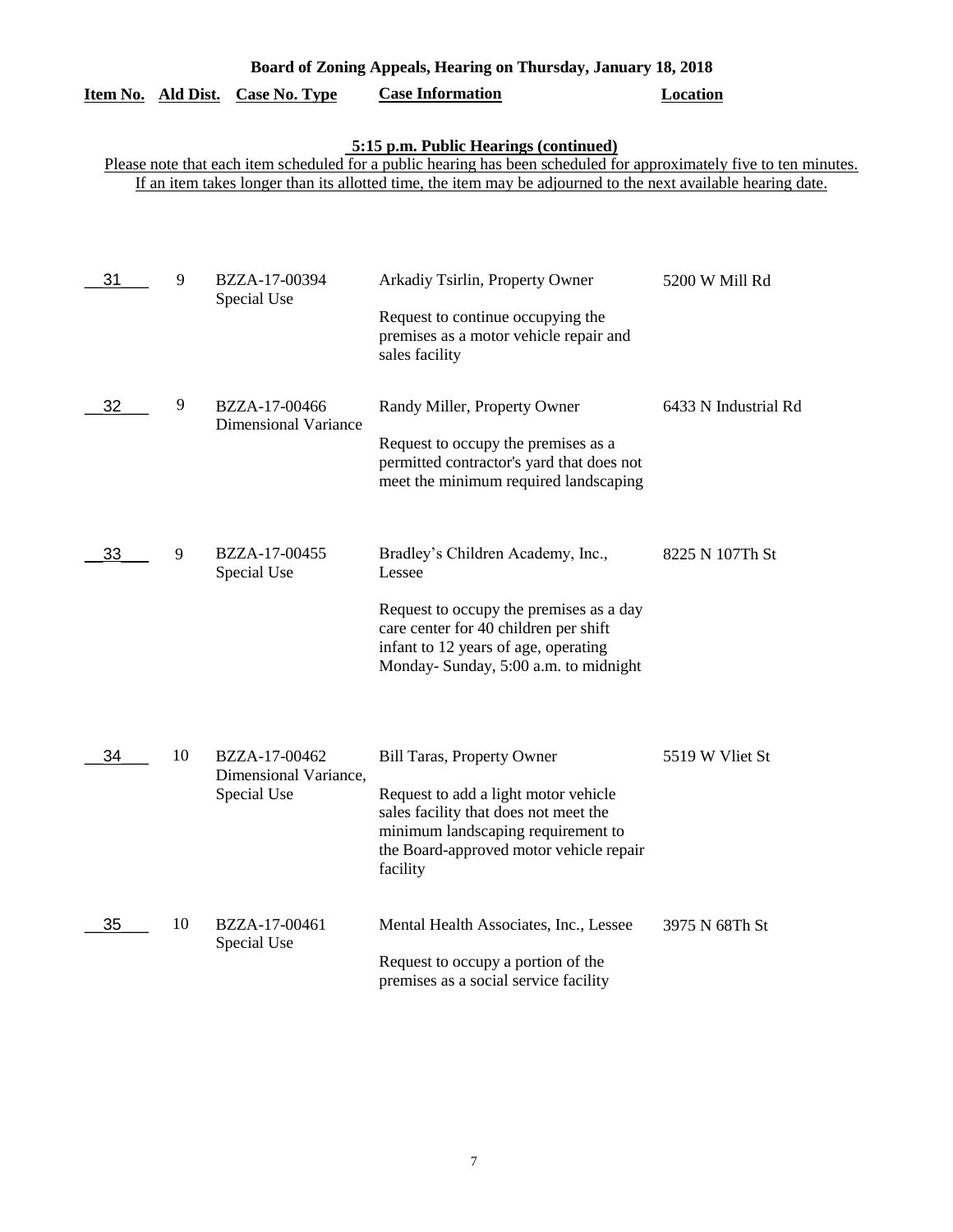|                    | Board of Zoning Appeals, Hearing on Thursday, January 18, 2018 |                              |                                                                                                                                                                                                                                                                               |                |  |
|--------------------|----------------------------------------------------------------|------------------------------|-------------------------------------------------------------------------------------------------------------------------------------------------------------------------------------------------------------------------------------------------------------------------------|----------------|--|
| Item No. Ald Dist. |                                                                | <b>Case No. Type</b>         | <b>Case Information</b>                                                                                                                                                                                                                                                       | Location       |  |
|                    |                                                                |                              | 5:15 p.m. Public Hearings (continued)<br>Please note that each item scheduled for a public hearing has been scheduled for approximately five to ten minutes.<br>If an item takes longer than its allotted time, the item may be adjourned to the next available hearing date. |                |  |
| 36                 | 10                                                             | BZZA-17-00458<br>Special Use | All Night Care, LLC, Property Owner<br>Request to occupy the premises as a 24<br>hour family day care home for 8 children<br>per shift infant to 13 years of age,<br>operating Sunday-Saturday                                                                                | 2859 N 53Rd St |  |
| 37                 | 10                                                             | BZZA-17-00454<br>Special Use | Peaceful Nests LLC, Lessee<br>Request to occupy the premises as a                                                                                                                                                                                                             | 2753 N 60Th St |  |

## **6:15 p.m. Public Hearings.**

group home for 8 occupants

Please note that each item scheduled for a public hearing has been scheduled for approximately five to ten minutes. If an item takes longer than its allotted time, the item may be adjourned to the next available hearing date.

| 38 | 11 | BZZA-17-00413<br>Use Variance | Matthew Mehring, Prospective Buyer<br>Request to occupy the premises as a<br>self-service storage facility                                                                         | 6801 W Morgan Av |
|----|----|-------------------------------|------------------------------------------------------------------------------------------------------------------------------------------------------------------------------------|------------------|
| 39 | 12 | BZZA-17-00457<br>Special Use  | Paul Lavoe, Property Owner<br>Request to continue occupying the<br>premises as a motor vehicle repair and<br>sales facility (repair and sales of<br>motorcycles, cars, and trucks) | 1531 S 1St St    |
| 40 | 13 | BZZA-17-00429<br>Special Use  | Four Keys LLC, DBA Rosen Nissan,<br>Lessee<br>Request to occupy a portion of the<br>premises as light motor vehicle outdoor<br>storage                                             | 5400 S 27Th St   |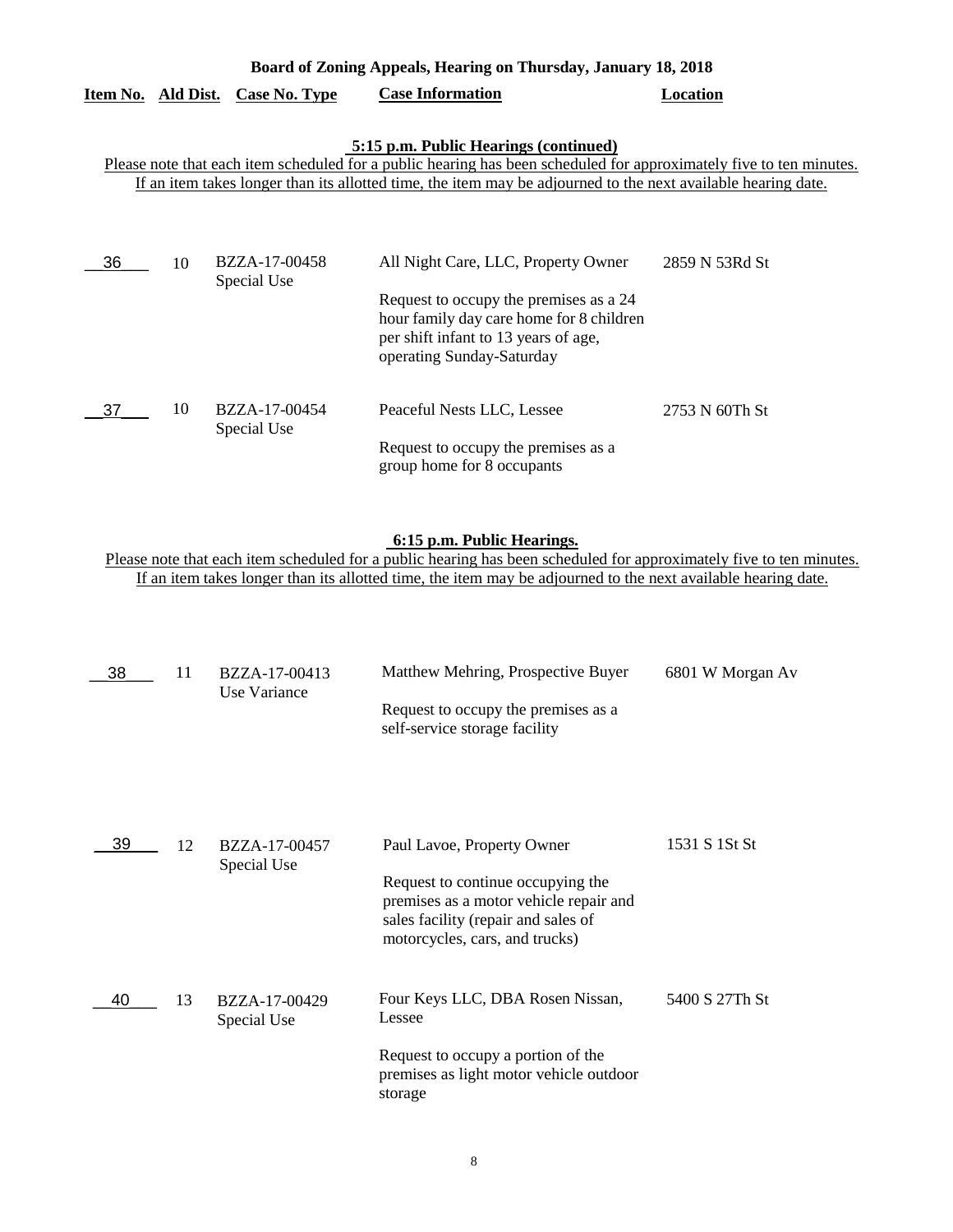| Board of Zoning Appeals, Hearing on Thursday, January 18, 2018 |                  |                                              |                                                                                                                                                                                                                                                                               |                       |  |
|----------------------------------------------------------------|------------------|----------------------------------------------|-------------------------------------------------------------------------------------------------------------------------------------------------------------------------------------------------------------------------------------------------------------------------------|-----------------------|--|
| <u>Item No.</u>                                                | <b>Ald Dist.</b> | <b>Case No. Type</b>                         | <b>Case Information</b>                                                                                                                                                                                                                                                       | <b>Location</b>       |  |
|                                                                |                  |                                              | 6:15 p.m. Public Hearings (continued)<br>Please note that each item scheduled for a public hearing has been scheduled for approximately five to ten minutes.<br>If an item takes longer than its allotted time, the item may be adjourned to the next available hearing date. |                       |  |
| 41                                                             | 14               | BZZA-17-00468<br><b>Dimensional Variance</b> | 2969 Chase Avenue, LLC, Property<br>Owner<br>Request to allow a wall sign that exceeds<br>the maximum allowed display area in a<br>50 lineal foot façade segment (allowed<br>120 sq.ft. / proposed $630$ sq.ft.)                                                              | 2969 S Chase Av       |  |
| 42                                                             | 14               | BZZA-17-00420<br>Special Use                 | Luis Mercado-Sandoval, Lessee<br>Request to occupy the premises as a<br>motor vehicle repair, sales facility and<br>body shop                                                                                                                                                 | 4030 S Pine Av        |  |
| 43                                                             | 14               | BZZA-17-00439<br><b>Dimensional Variance</b> | Lindsay Peterson, Property Owner<br>Request to construct a garage that<br>exceeds the maximum allowed sidewall<br>height (allowed 10 ft. / proposed 11 ft. 6<br>in.)                                                                                                          | 2511 S Superior St    |  |
| 44                                                             | 15               | BZZA-17-00450<br>Special Use                 | Dalanda Young, Lessee<br>Request to occupy the premises as a day<br>care center for 65 children per shift<br>infant to 12 years of age, operating<br>Monday - Saturday 5:00 a.m. to<br>midnight                                                                               | 2347 W Fond Du Lac Av |  |
| 45                                                             | 15               | BZZA-17-00433<br>Special Use                 | Anthony Sephus, Property Owner<br>Request to increase the number of sales<br>vehicles from 15 to 30 to the<br>Board-approved motor vehicles sales<br>and repair facility                                                                                                      | 2405 W Center St      |  |